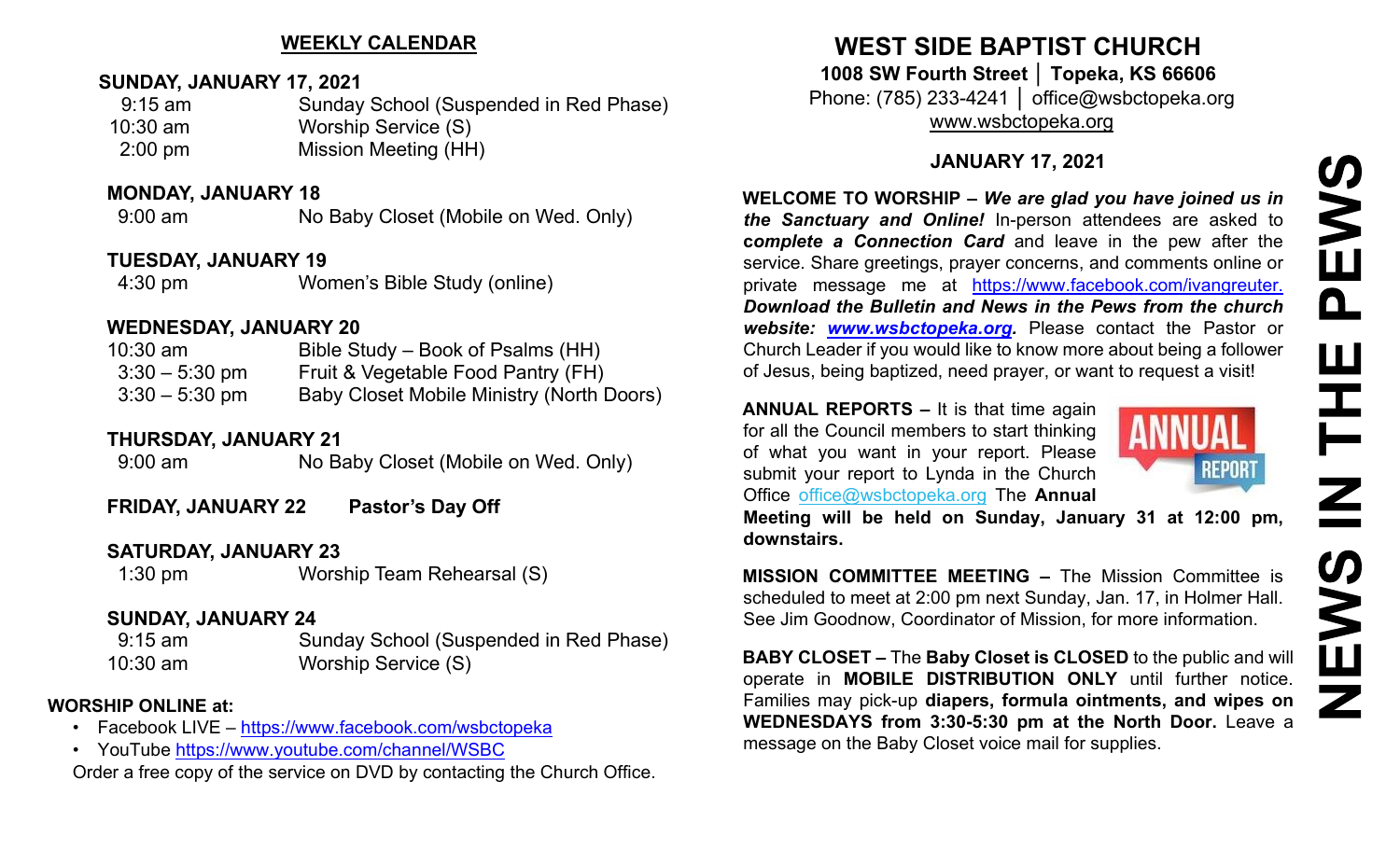**BIBLE STUDY ONLINE** – Join us for **"The Psalm Book of Israel" Bible Study on Wednesday MORNINGS at 10:30 am in Holmer Hall (face masks, mass limit, and social distancing required) or ZOOM (see email for link and password).** 

**FOOD PANTRY –**Free Fruit and Vegetable Food Pantry on **Wednesdays from 3:30 to 5:30 pm, while supplies last**. **MOBILE SITE**: enter western PARKING LOT from  $4<sup>th</sup>$  and CLAY Streets; do not park or exit your vehicle. Equal Opportunity. \*All food is available at no cost. **FACE COVERINGS or MASKS REQUIRED.**

• **YEAR TO DATE REPORT –**17,211 individuals (7,886 adults, 6,813 children, and 2,512 seniors) in 4,392 families were able to receive 132,819 pounds (66.4 tons) of free bread, fruits, vegetables, and other items from the Fruit & Vegetable Food Pantry at West Side Baptist Church in 2020. We served 1½ times more families compared to previous years.

Thank you to Jack Janway, Outreach Coordinator, and all the volunteers who make this service project possible.

**GIVING STATEMENTS FOR 2020** – Nancy Lindberg will mail the charitable contribution letters for 2020 before February 1. Please see Nancy with any questions or special requests. **GIVE SAFELY ONLINE: [https://west-side](https://west-side-baptist-church.square.site/)[baptist-church.square.site](https://west-side-baptist-church.square.site/)**

**MIDWINTER MISSION CONFERENCE - Canceled** - The ABCCR made the difficult decision to cancel the 2021 Mid-Winter Missions Conference that would have occurred in January 2021 because of concerns related to the pandemic. The executive minister hopes everyone understand the rationale and reminds us to stay engaged with our global servants. You can see a full list of our global servants at International Ministries' website at www.internationalministries.org.

**THANK YOU –** Ernie (Dad) and I would like to Thank you for all the Christmas gifts. We thoroughly love working at the church and love all the people at West Side.

Thanks again!

.

Lynda Cokeley and Ernie Longstaff

**PUBLIC HEALTH NOTICE: RED PHASE – BUILDING CLOSED TO PUBLIC UNTIL FURTHER NOTICE –** To mitigate the spread of the Coronavirus (COVID 19), the Church leaders have enacted *Phase Red*  **Protocols** on the advice of our Executive Minister, the Governor of the State of Kansas, and Shawnee County Health Officer. Effective immediately until further notice:

- 1. **BUILDING CLOSED** to the public.
- 2. **MASKS REQUIRED -** All persons

(age 6 and older) are required to **WEAR A MASK IN PUBLIC including employees of the church,** with certain exemptions apply including all children *age 5 and under*, when social distancing (keeping six feet of distance between yourself and others outside your



household, except for occasional or incidental moments of closer proximity) is not possible. (see SNCO Emergency Order #2020-68 and the Governors Executive Order #20-68 Mandatory Mask Protocol).

- 3. **LIMIT MASS GATHERINGS to 10 persons (including weddings)**
- 4. **HIGH RISK INDIVIDUALS and PARENTS AND SMALL CHILDREN should take more intensive precautions including** *staying-safe-at home*. High-risk individuals include those with underlying medical conditions, including chronic lung disease, asthma, heart conditions, severe obesity, chronic kidney disease, liver disease, or who are otherwise immunocompromised.
- 5. **NURSERY CLOSED –** The church nursery will be CLOSED until after the first of the year for cleaning and sanitizing.
- 6. **CHILDRENS PROGRAMS** are **SUSPENDED** including Sunday School (all ages including youth), Children's Church, Youth Bowling League, etc.
- 7. **SOCIAL SERVICE PROGRAMS will operate in MOBILE DISTRIBUTION.**
- 8. **WORSHIP and BIBLE STUDIES will be offered REMOTELY (online).**  For more information about preventing the spread of COVID 19, visit: <https://www.snco.us/hd/coronavirus> [o](https://www.snco.us/hd/coronavirus)r the Centers for Disease Control and Prevention website [\(www.cdc.gov\).](http://www.cdc.gov/)